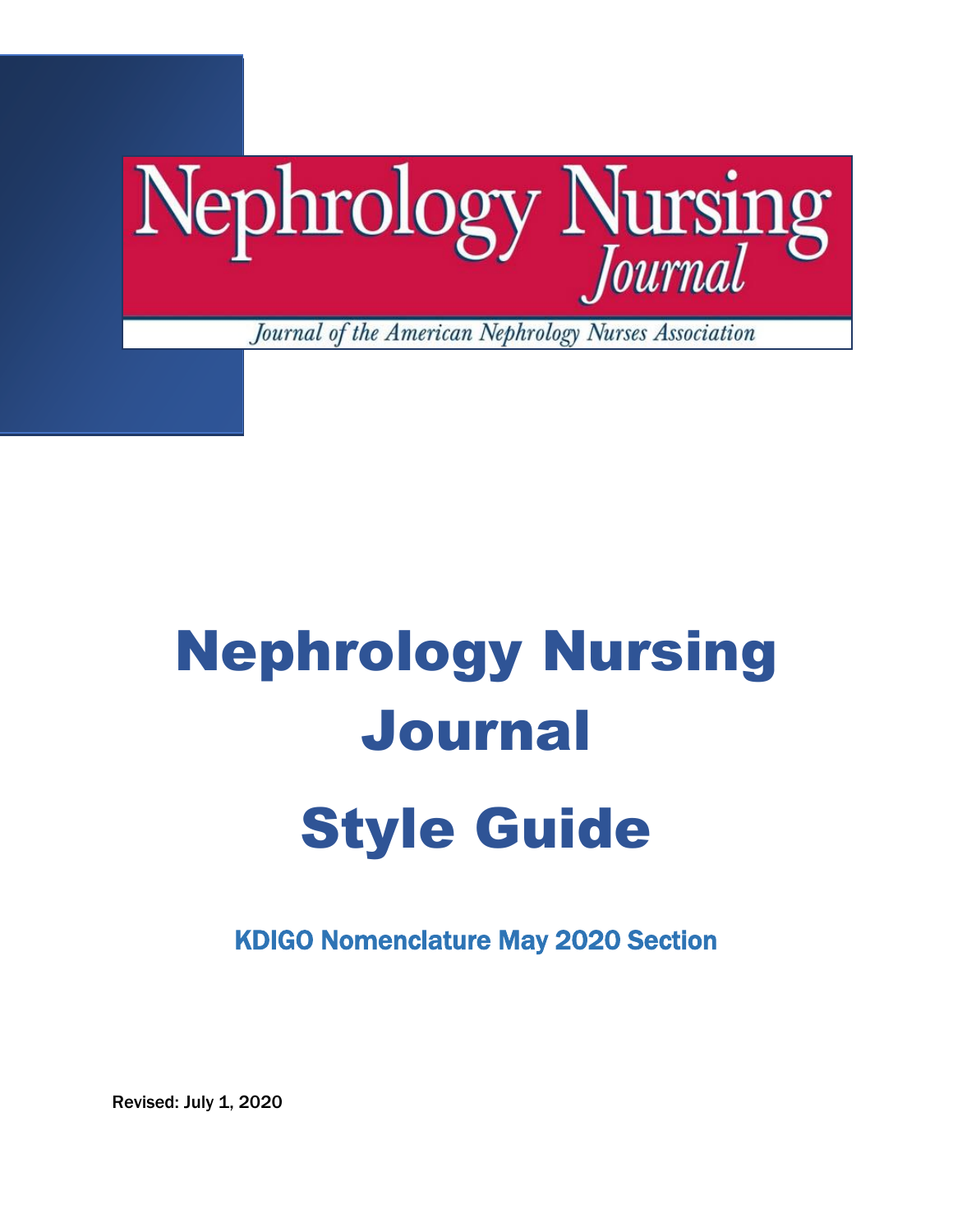## KDIGO Nomenclature May 2020

### KDIGO Consensus Conference Report on Nomenclature for Kidney Function and Disease – May 2020

In May 2020, KDIGO published the results of a consensus conference to develop a standardized nomenclature for kidney function and disease. The following terms and abbreviations are those recommended by the conference. They are included in the general terms and abbreviations list, but are specifically noted here. The complete report is available online [\(https://kdigo.org/wp-content/uploads/2018/10/Nomenclature-](https://kdigo.org/wp-content/uploads/2018/10/Nomenclature-Conference-Report.pdf)[Conference-Report.pdf\)](https://kdigo.org/wp-content/uploads/2018/10/Nomenclature-Conference-Report.pdf) with an accompanying infographic [\(https://files.constantcontact.com/320aa531801/6f5e97ef-716b-4a41-8c04](https://files.constantcontact.com/320aa531801/6f5e97ef-716b-4a41-8c04-f015eb2b886a.pdf) [f015eb2b886a.pdf\)](https://files.constantcontact.com/320aa531801/6f5e97ef-716b-4a41-8c04-f015eb2b886a.pdf). Additional information is available in the May/June *NNJ*. *NNJ* will be using these terms – with the transition to the terms beginning in the Jul/Aug 2020 issue.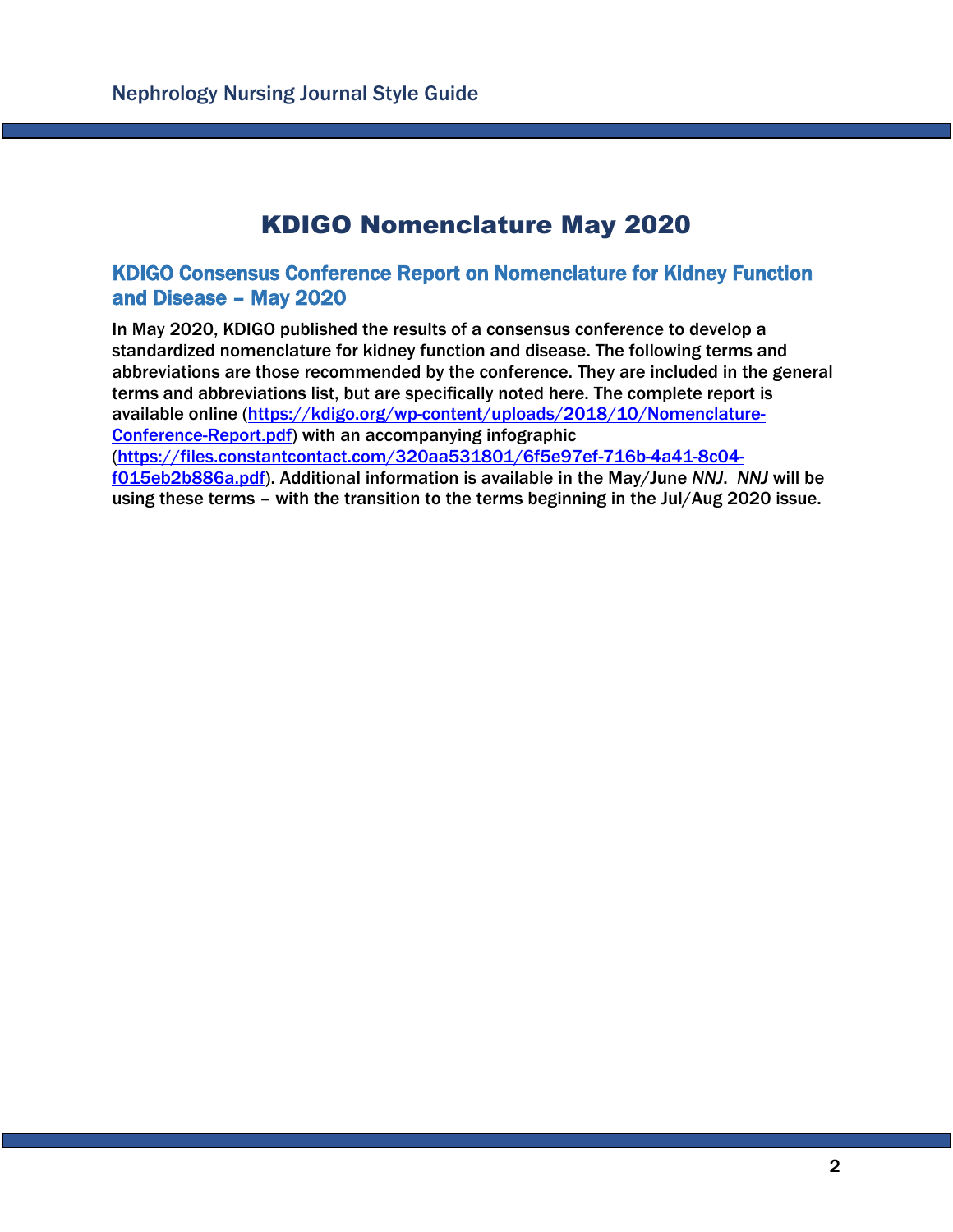## *Basic Concepts for the KDIGO Nomenclature*



Source: KDIGO. Used with permission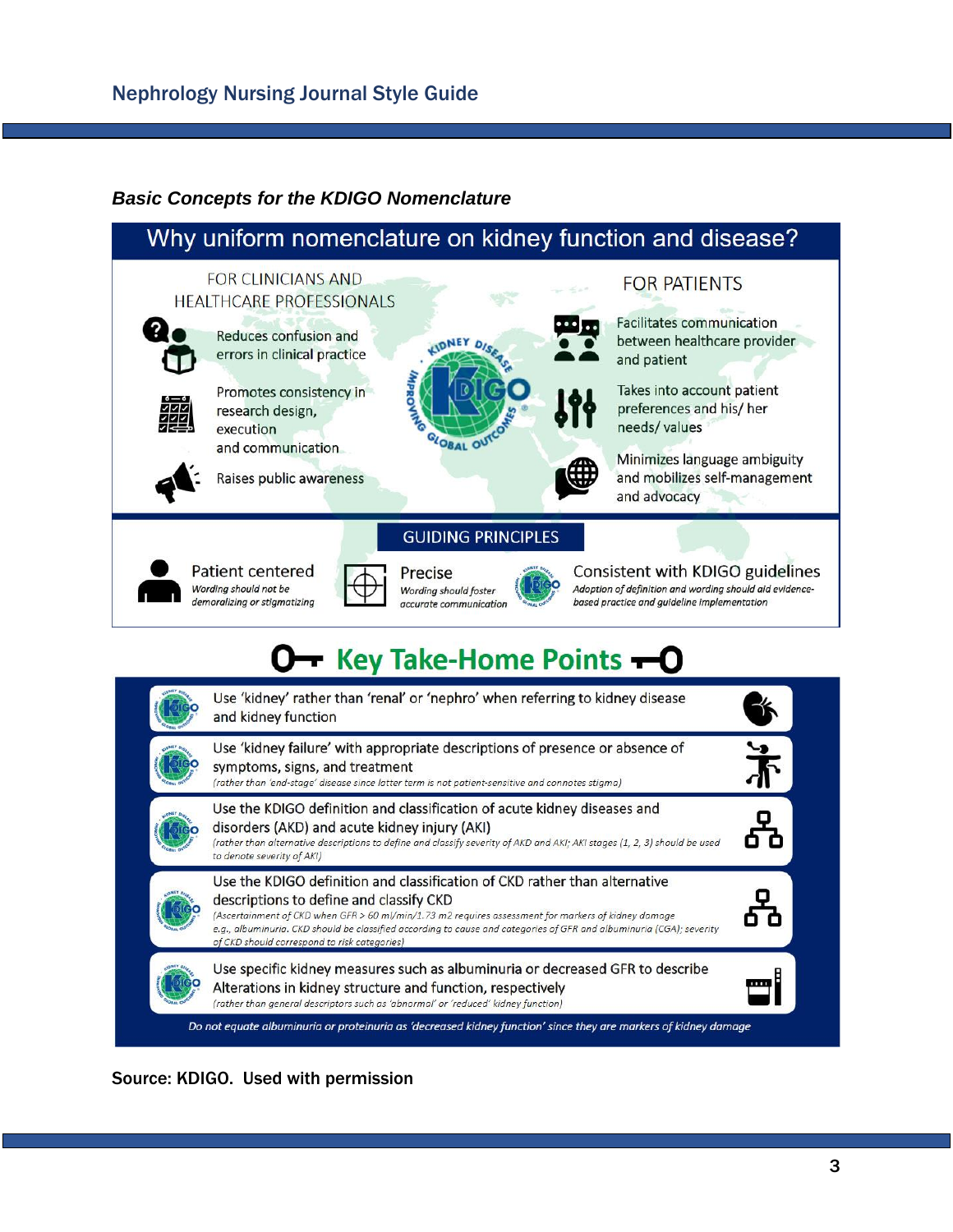#### *KDIGO Definition and Classification of CKD*

web 4C/FPO

#### **CURRENT CHRONIC KIDNEY DISEASE (CKD) NOMENCLATURE USED BY KDIGO**

 $CKD$  is defined as abnormalities of kidney structure or function, present for  $>3$  months, with implications for health. CKD is classified based on cause, GFR category (G1-G5), and albuminuria category (A1-A3), abbreviated as CGA.

Prognosis of CKD by GFR and albuminuria category

|  |                                                                        |                  |                                                  |                                         | Persistent albuminuria categories,<br>description and range |                              |  |
|--|------------------------------------------------------------------------|------------------|--------------------------------------------------|-----------------------------------------|-------------------------------------------------------------|------------------------------|--|
|  |                                                                        |                  | Prognosis of CKD by GFR                          | A <sub>1</sub>                          | A2                                                          | A <sub>3</sub>               |  |
|  |                                                                        |                  | and albuminuria categories:<br><b>KDIGO 2012</b> | <b>Normal</b> to<br>mildly<br>increased | <b>Moderately</b><br>increased                              | <b>Severely</b><br>increased |  |
|  |                                                                        |                  |                                                  | $30$ mg/g<br><3 mg/mmol                 | $30 - 300$ mg/g<br>3-30 mg/mmol                             | $>300$ mg/g<br>>30 mg/mmol   |  |
|  | GFR categories (ml/min/1.73 m <sup>2</sup> ),<br>description and range | G <sub>1</sub>   | Normal or high                                   | ≥90                                     |                                                             |                              |  |
|  |                                                                        | G <sub>2</sub>   | <b>Mildly decreased</b>                          | $60 - 89$                               |                                                             |                              |  |
|  |                                                                        | G <sub>3a</sub>  | <b>Mildly to moderately</b><br>decreased         | $45 - 59$                               |                                                             |                              |  |
|  |                                                                        | G <sub>3</sub> b | <b>Moderately to</b><br>severely decreased       | $30 - 44$                               |                                                             |                              |  |
|  |                                                                        | G4               | <b>Severely decreased</b>                        | $15 - 29$                               |                                                             |                              |  |
|  |                                                                        | G <sub>5</sub>   | <b>Kidney failure</b>                            | < 15                                    |                                                             |                              |  |

green, low risk (if no other markers of kidney disease, no CKD); yellow, moderately increased risk; orange, high risk; red, very high risk.

#### *KDIGO Definition and Classification of AKD*

- $AKD$  acute kidney disease AKI, or GFR less than  $60/mL/1.73m<sup>2</sup>$ , or markers of kidney damage for 3 months or less, or decrease in GFR by 35% or greater or increase in SCr by 50% or greater for 3 months or less (KDIGO)
- AKI acute kidney injury subcategory of AKD; oliguria for more than 6 hours, rise in SCr level by more than 0.3 mg/dL or by more than 50% in 1 week (KDIGO)

| <b>Stage</b> | <b>Serum creatinine</b>                       | Urine output                         |  |
|--------------|-----------------------------------------------|--------------------------------------|--|
| AKI stage 1  | 1.5-1.9 times baseline OR 0.3 mg/dL or higher | $< 0.5$ mL/kg/h for 6-12 hours       |  |
|              | increase                                      |                                      |  |
| AKI stage 2  | 2.0-2.9 times baseline                        | < 0.5 mL/kg/h for 12 hours or longer |  |
| AKI stage 3  | 3.0 times baseline OR 4.0 mg/dL or higher     | Anuria for 12 hours or longer        |  |
| AKI stage 3D | AKI treated by dialysis                       |                                      |  |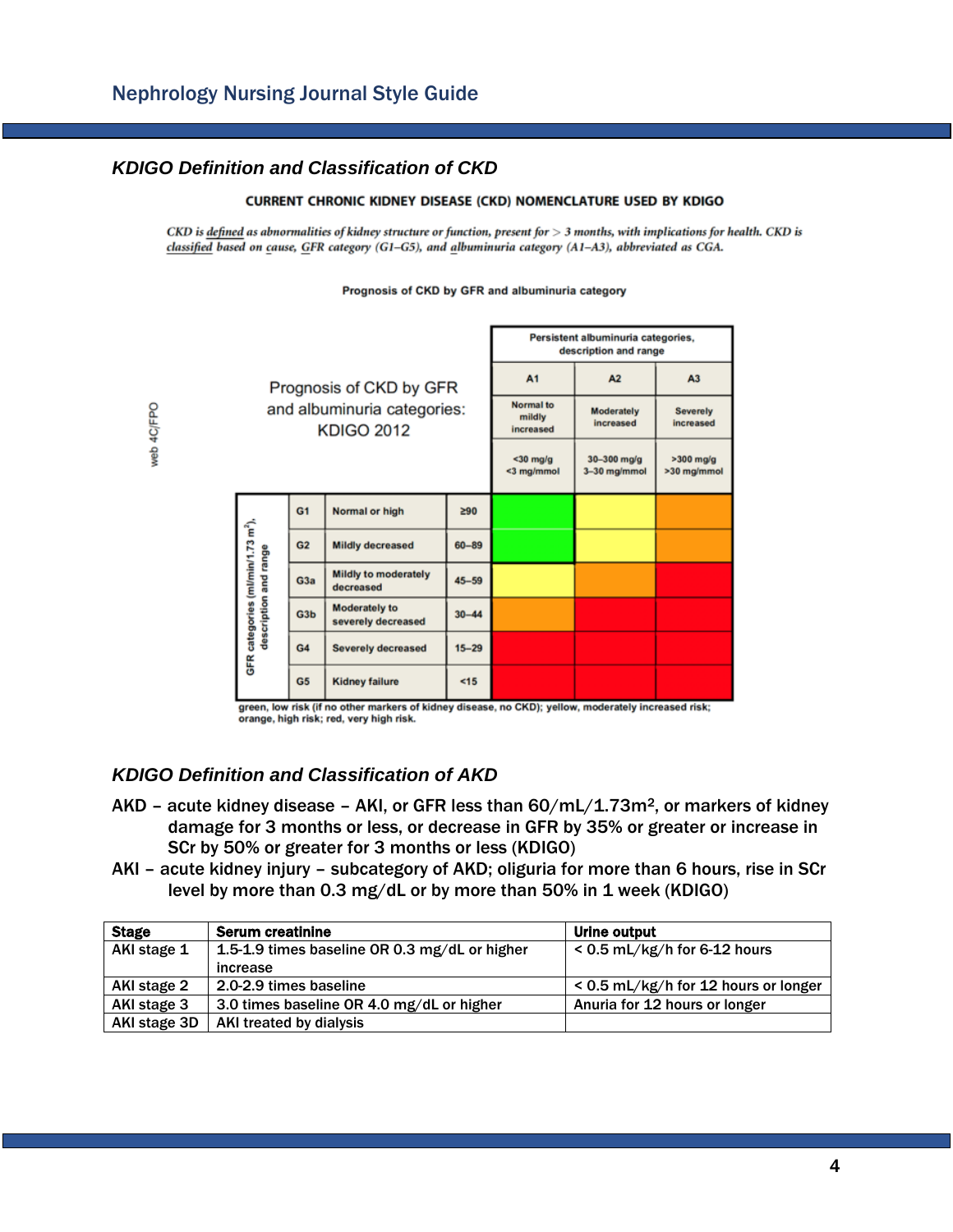## *KDIGO Nomenclature Changes - The Basics – Tip Sheet*

| <b>USE THIS</b>                                                | <b>AVOID THE USE OF THIS</b>                          |  |  |  |  |
|----------------------------------------------------------------|-------------------------------------------------------|--|--|--|--|
| KIDNEY FUNCTION AND DISEASE                                    |                                                       |  |  |  |  |
| Kidney                                                         | renal, nephro                                         |  |  |  |  |
| <b>Kidney function</b>                                         | renal function                                        |  |  |  |  |
| RKF - residual kidney function                                 | RRF - residual renal function                         |  |  |  |  |
|                                                                |                                                       |  |  |  |  |
| <b>KIDNEY FAILURE</b>                                          |                                                       |  |  |  |  |
| KF - kidney failure                                            | RF - renal failure                                    |  |  |  |  |
| (as defined in the KDIGO CKD guideline -                       | End stage                                             |  |  |  |  |
| $GFR < 15mL/min/1.73m2$ )                                      | ESKD - end stage kidney disease                       |  |  |  |  |
|                                                                | ESKF - end stage kidney failure                       |  |  |  |  |
|                                                                | ESRD - end stage renal disease                        |  |  |  |  |
|                                                                | ESRF - end stage renal failure                        |  |  |  |  |
| KRT - kidney replacement therapy                               | RRT - renal replacement therapy                       |  |  |  |  |
| KFRT - kidney failure with replacement therapy -               | ESKD, ESKF, ESRD, ESRF                                |  |  |  |  |
| CKD G5 treated by dialysis or CKD G1-G5 after                  |                                                       |  |  |  |  |
| transplantation                                                |                                                       |  |  |  |  |
| CKD without KRT - CKD G1-G5, A1-A3 of any cause,               | ESKD, ESKF, ESRD, ESRF                                |  |  |  |  |
| not receiving dialysis or transplantation                      |                                                       |  |  |  |  |
| Dialysis - long-term or maintenance dialysis                   | chronic dialysis, acute dialysis                      |  |  |  |  |
| (dialysis for CKD) vs. short-term dialysis (dialysis for       | The terms 'chronic' and 'acute' refer to the duration |  |  |  |  |
| AKD).                                                          | of kidney disease rather than the duration of the     |  |  |  |  |
| KT - Kidney transplant                                         | dialysis treatment<br>RT - renal transplant           |  |  |  |  |
| CKD G1T-G5T - CKD G1-G5 after transplantation                  |                                                       |  |  |  |  |
| LDKT - living donor kidney transplant/                         |                                                       |  |  |  |  |
| transplantation                                                |                                                       |  |  |  |  |
| DDKT - deceased donor kidney transplant/                       |                                                       |  |  |  |  |
| transplantation                                                |                                                       |  |  |  |  |
| ACUTE KIDNEY DISEASES AND DISORDERS AND ACUTE KIDNEY INJURY    |                                                       |  |  |  |  |
| AKD - acute kidney disease                                     | ARD – acute renal disease                             |  |  |  |  |
| AKI, or GFR less than 60/mL/1.73m <sup>2</sup> , or markers of |                                                       |  |  |  |  |
| kidney damage for 3 months or less, or decrease in             |                                                       |  |  |  |  |
| GFR by 35% or greater or increase in SCr by 50% or             |                                                       |  |  |  |  |
| greater for 3 months or less (KDIGO)                           |                                                       |  |  |  |  |
| AKI - acute kidney insufficiency (a subcategory of             | ARF - acute renal failure                             |  |  |  |  |
| AKD). Use the KDIGO definition and classification              | ARI - acute renal insufficiency                       |  |  |  |  |
| for AKI - oliguria for more than 6 hours, rise in SCr          |                                                       |  |  |  |  |
| level by more than 0.3 mg/dL or by more than 50%               |                                                       |  |  |  |  |
| in 1 week                                                      |                                                       |  |  |  |  |
| AKI classification - KDIGO classification by cause             | <b>RIFLE classification</b>                           |  |  |  |  |
| and stage preferred rather than stage alone.                   | <b>AKIN classification</b>                            |  |  |  |  |
| AKI stages - AKI stage 1, AKI stage 2, AKI stage 3             |                                                       |  |  |  |  |
| AKI stage 3D - acute kidney injury stage 3D treated            | AKI-D, dialysis-dependent AKI                         |  |  |  |  |
| by dialysis                                                    |                                                       |  |  |  |  |
|                                                                |                                                       |  |  |  |  |
| <b>CHRONIC KIDNEY DISEASE</b>                                  |                                                       |  |  |  |  |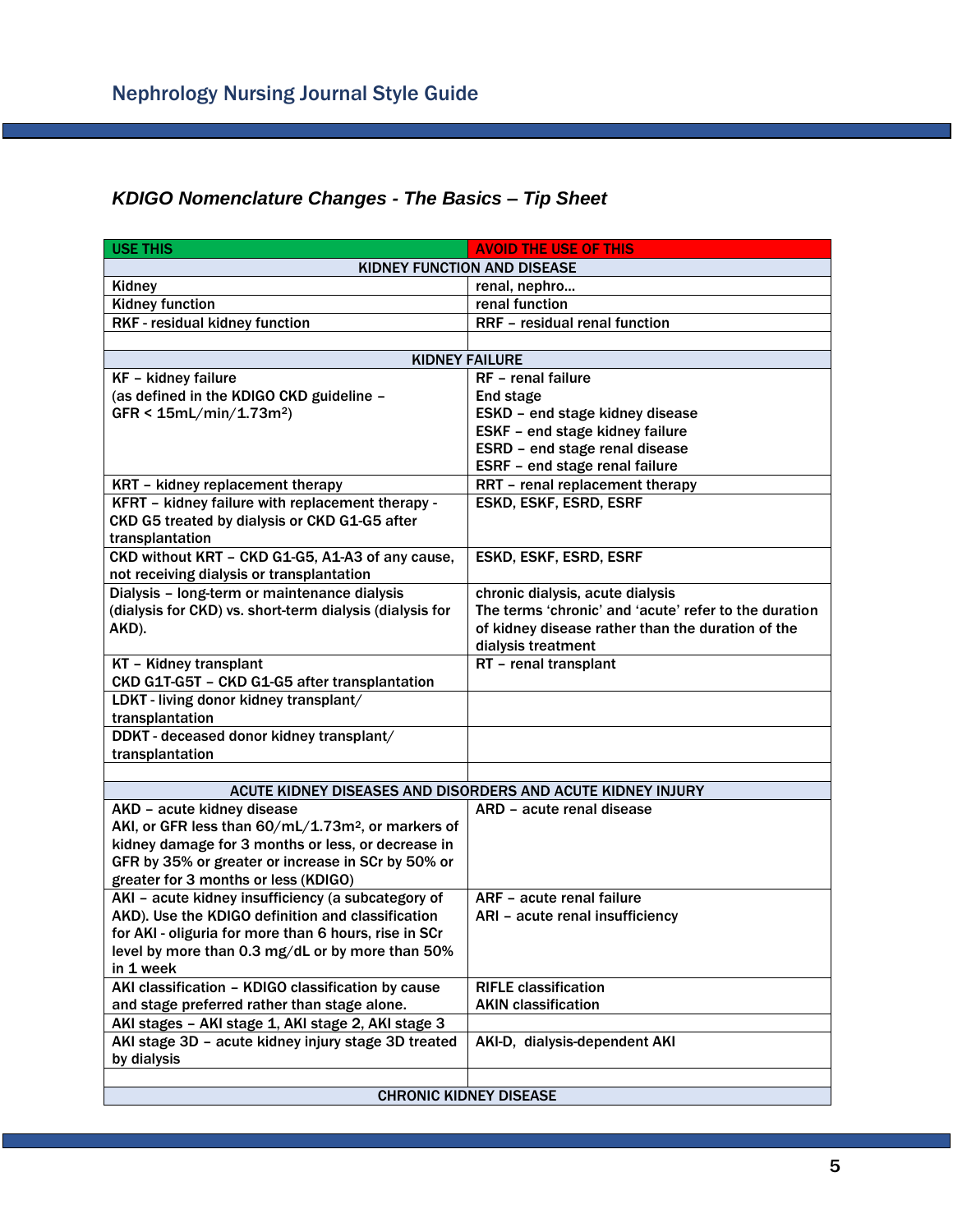# Nephrology Nursing Journal Style Guide

| <b>USE THIS</b>                                                   | <b>AVOID THE USE OF THIS</b>                      |
|-------------------------------------------------------------------|---------------------------------------------------|
| CKD - chronic kidney disease                                      | <b>CRD</b> - chronic renal disease                |
| KDIGO definition and classification of CKD - GFR                  | ESKD, ESKF, ESRD, ESRF                            |
|                                                                   |                                                   |
| less than 60 mL/min/1.73 <sup>2</sup> or markers of kidney        | Renal impairment, renal insufficiency             |
| damage for more than 3 months                                     |                                                   |
| CKD classification by cause, KDIGO CGA                            | CKD stage 1-5                                     |
| classification by cause, GFR category (G1-G5), and                | Mild, moderate, severe, early, advanced           |
| albuminuria category (A1-A3).                                     |                                                   |
| CKD without KRT - CKD G1-G5, A1-A3 of any cause,                  | ND-CKD (non-dialysis CKD), NDD-CKD (non-dialysis- |
| not receiving dialysis or transplantation                         | dependent CKD), pre-dialysis CKD, pre-ESRD CKD    |
| CKD risk categories (see color codes in CKD                       |                                                   |
| nomenclature figure) - low (green), moderate                      |                                                   |
| (yellow), high (orange), and very high (red)                      |                                                   |
|                                                                   |                                                   |
|                                                                   | <b>KIDNEY MEASURES</b>                            |
| GFR - glomerular filtration rate                                  |                                                   |
| Units must be specified (mL/min/1.73 <sup>2</sup> )               |                                                   |
| mGFR - measured glomerular filtration rate                        |                                                   |
| eGFR - estimated glomerular filtration rate                       |                                                   |
| eGFR <sub>cr</sub> - estimated glomerular filtration rate using   |                                                   |
| creatinine                                                        |                                                   |
| eGFR <sub>cys</sub> - estimated glomerular filtration rate using  |                                                   |
| cystatin C                                                        |                                                   |
| $\overline{eGFR}_{cr-cys}$ – estimated glomerular filtration rate |                                                   |
| using creatinine and cystatin C                                   |                                                   |
| CI - clearance. * Caution: Make sure it is clear that             |                                                   |
| CI does not mean chloride (CI-) when used for                     |                                                   |
| clearance.                                                        |                                                   |
| mCL - measured clearance                                          |                                                   |
| mCL <sub>UN</sub> - measured clearance using urea nitrogen        |                                                   |
|                                                                   |                                                   |
| mCL <sub>cr</sub> - measured clearance using creatinine           |                                                   |
| mCL <sub>UN-cr</sub> - measured clearance using urea nitrogen     |                                                   |
| and creatinine                                                    |                                                   |
| mGFR - measured glomerular filtration rate                        |                                                   |
| eCL - estimated clearance                                         |                                                   |
| eCL <sub>cr</sub> - estimated clearance using creatinine          |                                                   |
| <b>GFR categories</b>                                             |                                                   |
|                                                                   |                                                   |
| G1 - Normal to increased GFR; GFR at or above 90                  |                                                   |
| mL/min/1.73m <sup>2</sup>                                         |                                                   |
| G2 - Mildly reduced GFR; GFR 60-89                                |                                                   |
| mL/min/1.73m <sup>2</sup>                                         |                                                   |
| G3a - Moderately reduced GFR; GFR 45-59                           |                                                   |
| mL/min/1.73m <sup>2</sup>                                         |                                                   |
| G3b - Moderately reduced GFR; GFR 30-44                           |                                                   |
| mL/min/1.73m <sup>2</sup>                                         |                                                   |
| G4 - Severely reduced GFR; GFR 15-29                              |                                                   |
| mL/min/1.73m <sup>2</sup>                                         |                                                   |
| G5 - Kidney failure; GFR less than15                              |                                                   |
| mL/min/1.73m <sup>2</sup> or treated by dialysis                  |                                                   |
| Hyperfiltration                                                   | <b>Renal hyperfiltration</b>                      |
| <b>GFR</b> reserve                                                | <b>Renal function reserve</b>                     |
|                                                                   |                                                   |